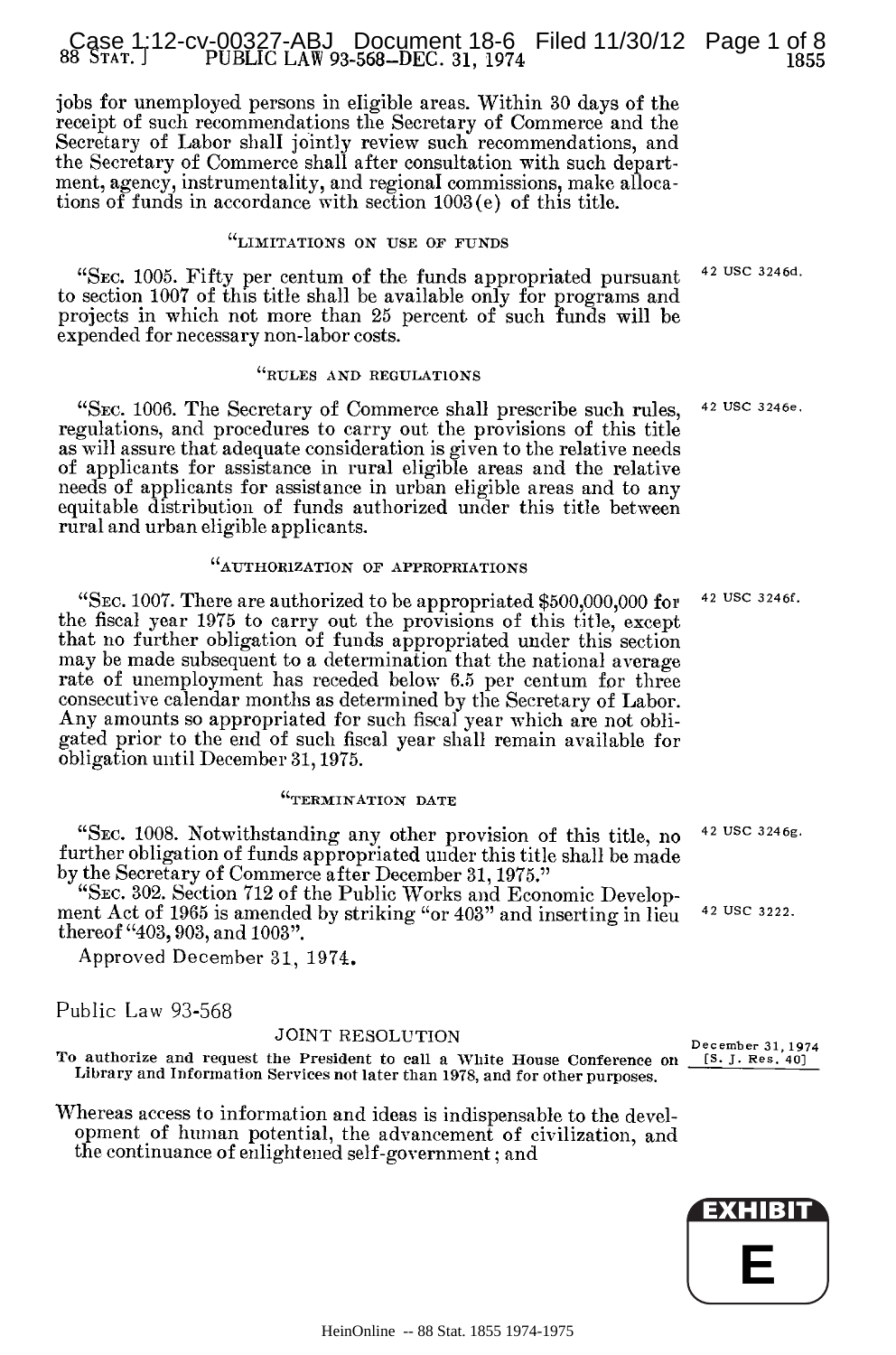Whereas the preservation and the dissemination of information and ideas are the primary purpose and function of libraries and information centers; and

Whereas the growth and augmentation of the Nation's libraries and information centers are essential if all Americans are to have reasonable access to adequate services of libraries and information centers; and

Whereas new achievements in technology offer a potential for enabling libraries and information centers to serve the public more fully, expeditiously, and economically; and

Whereas maximum realization of the potential inherent in the use of advanced technology by libraries and information centers requires cooperation through planning for, and coordination of, the services of libraries and information centers; and

Whereas the National Commission on Libraries and Information Science is developing plans for meeting national needs for library and information services and for coordinating activities to meet those needs; and

Whereas productive recommendations for expanding access to libraries and information services will require public understanding and support as well as that of public and private libraries and information centers: Now, therefore, be it

*Resolved by the Senate and House of Representatives of the United States of America* in *Congress assembled,* That (a) the President of the United States is authorized to call a White House Conference on Library and Information Services not later than 1978.

(b) (1) The purpose of the White House Conference on Library and Information Services (hereinafter referred to as the "Conference") shall be to develop recommendations for the further improvement of the Nation's libraries and information centers and their use by the public, in accordance with the policies set forth in the preamble to this joint resolution.

 $(2)$  The Conference shall be composed of, and bring together-

(A) representatives of local, statewide, regional, and national institutions, agencies, organizations, and associations which provide library and information services to the public;

(B) representatives of educational institutions, agencies, organizations, and associations (including professional and scholarly associations for the advancement of education and research) **;**

(C) persons with special knowledge of, and special competence in, technology as it may be used for the improvement of library and information services; and

(D) representatives of Federal, State, and local governments, professional and lay people, and other members of the general public.

(c) (1) The Conference shall be planned and conducted under the direction of the National Commission on Libraries and Information Science (hereinafter referred to as the "Commission").

White House Conference on Library and Information Services. Authorization.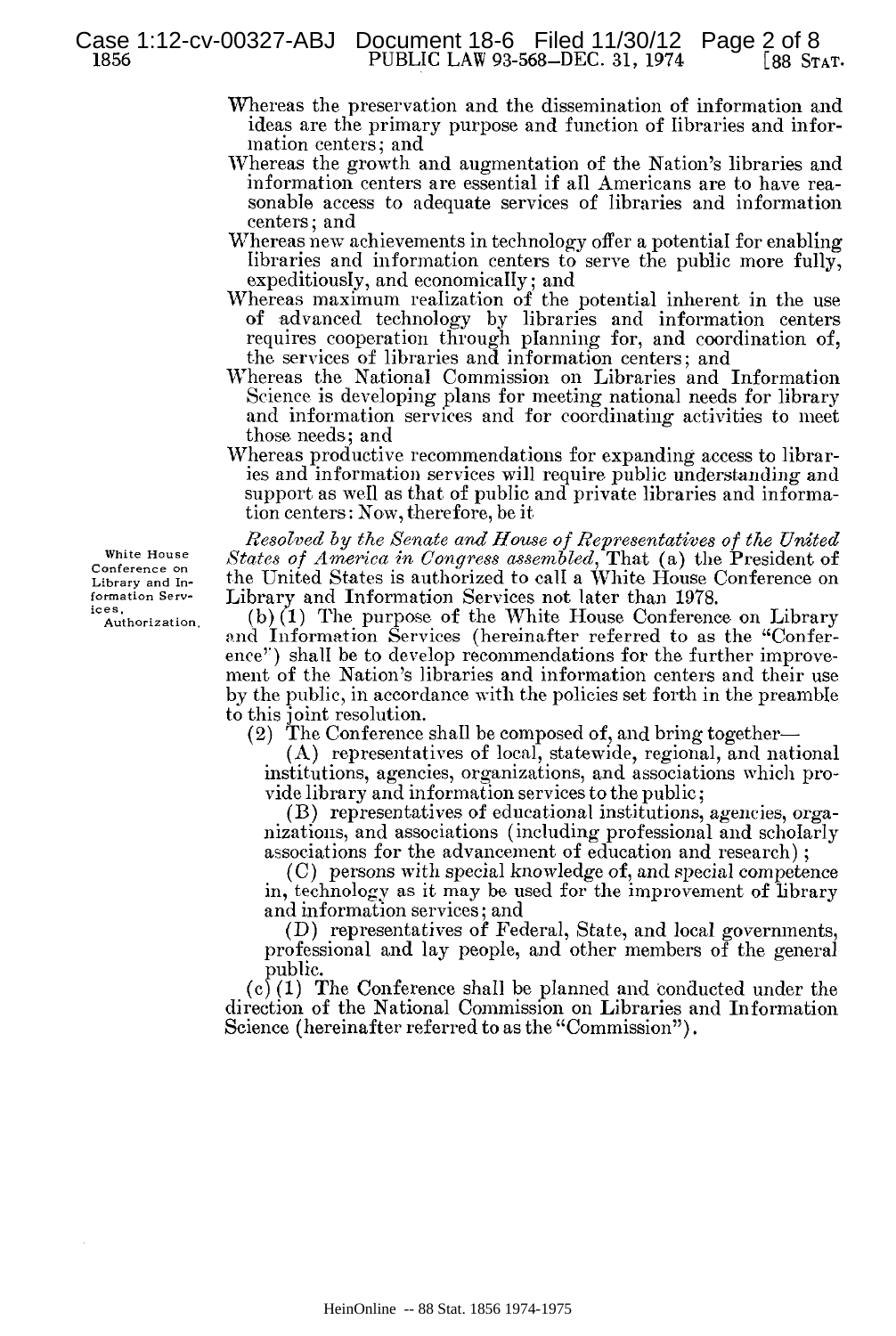$(2)$  In administering this joint resolution, the Commission shall-

(A) when appropriate, request the cooperation and assistance of other Federal departments and agencies in order to carry out its responsibilities;

(B) make technical and financial assistance (by grant, contract, or otherwise) available to the States to enable them to organize and conduct conferences and other meetings in order to prepare for the Conference; and

 $\overline{(C)}$  prepare and make available background materials for the use of delegates to the Conference and associated State conferences, and prepare and distribute such reports of the Conference and associated State conferences as may be appropriate.

(3) (A) Each Federal department and agency is authorized and directed to cooperate with, and provide assistance to, the Commission upon its request under clause  $(A)$  of paragraph  $(2)$ . For that purpose, each Federal department and agency is authorized to provide personnel to the Commission. The Commission shall be deemed to be a part of any executive or military department of which a request is made under clause  $(A)$  of paragraph  $(2)$ .

(B) The Librarian of Congress is authorized to detail personnel to the Commission, upon request. to enable the Commission to carry out its functions under this joint resolution.

(4) In carrying out the provisions of this joint resolution, the Commission is authorized to engage such personnel as may be necessary, without regard for the provisions of title 5, United States Code, governing appointments in the competitive civil service, and without regard for chapter 51, and subchapter III of chapter **53** of such title relating to classification and General Schedule pay rates.

(5) The Commission is authorized to publish and distribute for the Conference the reports authorized under this joint resolution.

(6) Members of the Conference may, while away from their homes or regular places of business and attending the Conference, be allowed travel expenses, including per diem in lieu of subsistence, as may be allowed under section 5703 of title 5, United States Code, for persons serving without pay. Such expenses may be paid by way of advances, reimbursement, or in installments as the Commission may determine.

(d) A final report of the Conference, containing such findings and recommendations as may be made by the Conference, shall be submitted to the President not later than one hundred and twenty days following the close of the Conference, which final report shall be made public and, within ninety days after its receipt by the President, transmitted to the Congress together with a statement of the President containing the President's recommendations with respect to such report.

(e) (1) There is hereby established a twenty-eight member advisory committee of the Conference composed of (A) at least three members of the Commission designated by the Chairman thereof; (B) five persons designated by the Speaker of the House of Representatives with no more than three being members of the House of Representatives; *(C)* five persons designated by the President pro tempore of the Senate with no more than three being members of the Senate; and (D) not more than fifteen persons appointed by the President. Such advisory committee shall assist and advise the Commission in planning and conducting the Conference. The Chairman of the Commission shall serve as Chairman of the Conference.

(2) The Chairman of the Commission is authorized, in his discretion, to establish, prescribe functions for, and appoint members to, such advisory and technical committees as may be necessary to assist and advise the Conference in carrying out its functions.

*<sup>5</sup>***USC** 101 *et* seq.

**5 usc 5101,** 5331.

Travel expenses, per diem.

Report **to** President, transmittal to Congress.

Advisory committee. Establishment.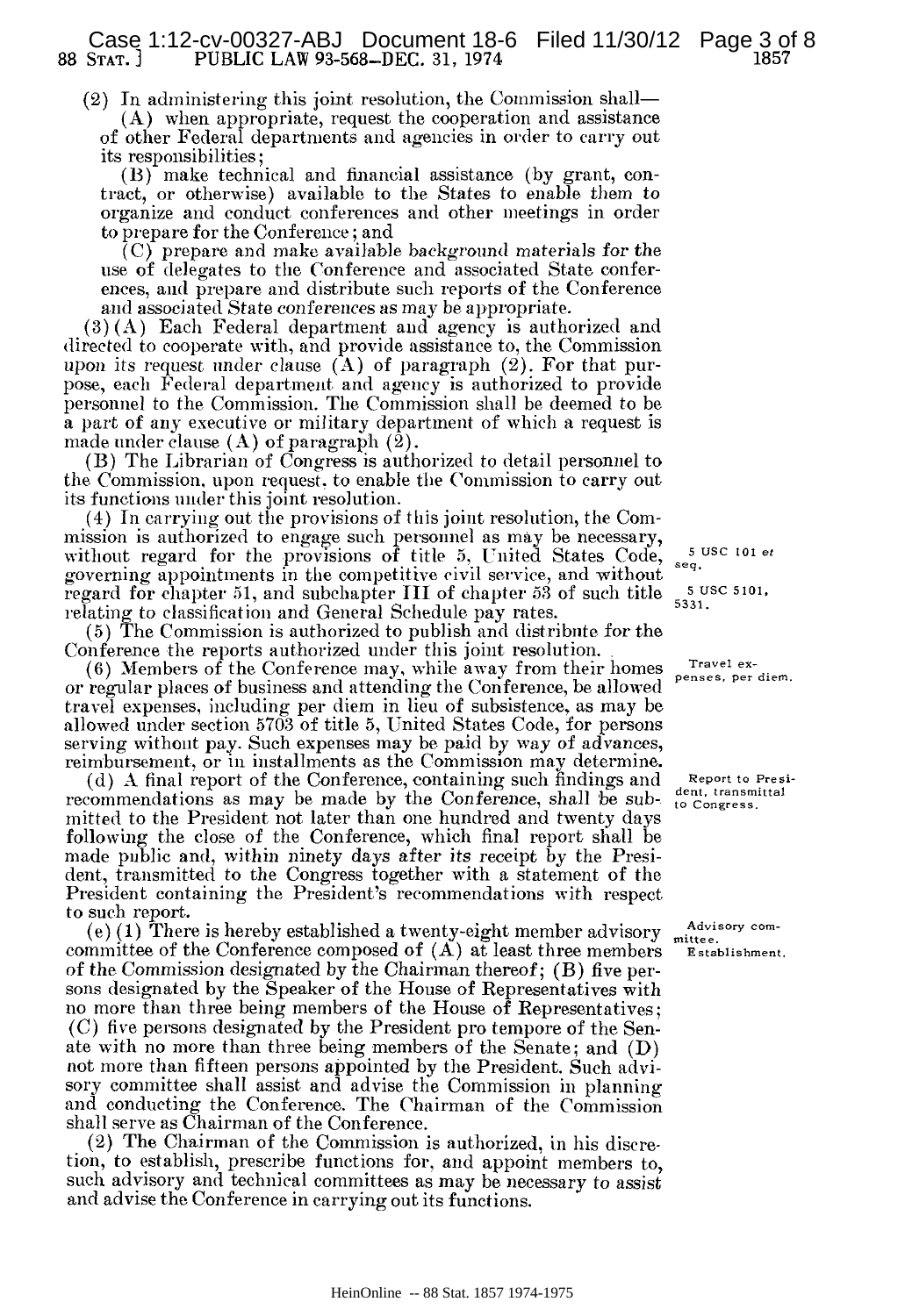## PUBLIC LAW 93-568-DEC. 31, 1974 **1858 [88 STAT,** Case 1:12-cv-00327-ABJ Document 18-6 Filed 11/30/12 Page 4 of 8

Compensation. (3) Members of any committee established under this subsection who are not regular full-time officers or employees of the United States shall, while attending to the business of the Conference, be entitled to receive compensation therefor at a rate fixed by the President but not exceeding the rate of pay specified at the time of such service for *5 USC* **S332** grade GS-18 in section 5332 of title 5, United States Code, including traveltime. Such members may, while away from their homes or regular places of business, be allowed travel expenses, including per diem in lieu of subsistence, as may be authorized under section 5703 of title 5, United States Code, for persons in the Government service employed intermittently.

> (f) The Commission shall have authority to accept, on behalf of the Conference, in the name of the United States, grants, gifts, or bequests of money for immediate disbursement by the Commission in furtherance of the Conference. Such grants, gifts, or bequests offered the Commission, shall be paid by the donor or his representative to the Treasurer of the United States, whose receipts shall be their acquittance. The Treasurer of the United States shall enter such grants, gifts, and bequests in a special account to the credit of the Commission for the purposes of this joint resolution.

 $f_{\text{state}}$ ." (g) For the purpose of this joint resolution, the term "State" includes the District of Columbia, the Commonwealth of Puerto Rico, Guam, American Samoa, the Virgin Islands, and the Trust Territory of the Pacific Islands.

Appropriation. (h) There are authorized to be appropriated without fiscal year limitations such sums, but not to exceed \$3,500,000, as may be necessary to carry out this joint resolution. Such sums shall remain available for obligation until expended.

Privacy of SEC. 2. (a) (1) (A) The first sentence of section  $438(a)(1)$  of the dents. and stu-<br>dents. General Education Provisions Act is amended by striking out "State<br>Ante, p. 571. and local educational agency, any institution of higher education, any and local educational agency, any institution of higher education, any community college, any school agency offering a preschool program, or any other educational institution" and inserting in lieu thereof "educational agency or institution".

(B) Such first sentence is amended by striking out "attending any school of such agency, or attending such institution of higher education, community college, school, preschool, or other educational institution" and inserting in lieu thereof "who are or have been in attendance at a school of such agency or at such institution, as the case may be".

**(C)** The third sentence of such section is amended by striking out "recipient" and inserting in lieu thereof "educational agency or institution".

(D) Paragraph (1) of section 438(b) of such Act is amended by striking out "State or local educational agency, any institution of higher education, any community college, any school, agency offering a preschool program, or any other educational institution" and inserting in lieu thereof "educational agency or institution".

(E) Paragraph (2) of such section is amended by striking out "State and local educational agency, any institution of higher education, any community college, any school, agency offering a preschool program, or any other educational institution" and inserting in lieu thereof "educatonal agency or institution".

(F) Subsection (e) of section 438 of such Act is amended by striking out "unless the recipient of such funds" and inserting in lieu thereof "to any educational agency or institution unless such agency or institution".

parents and stu-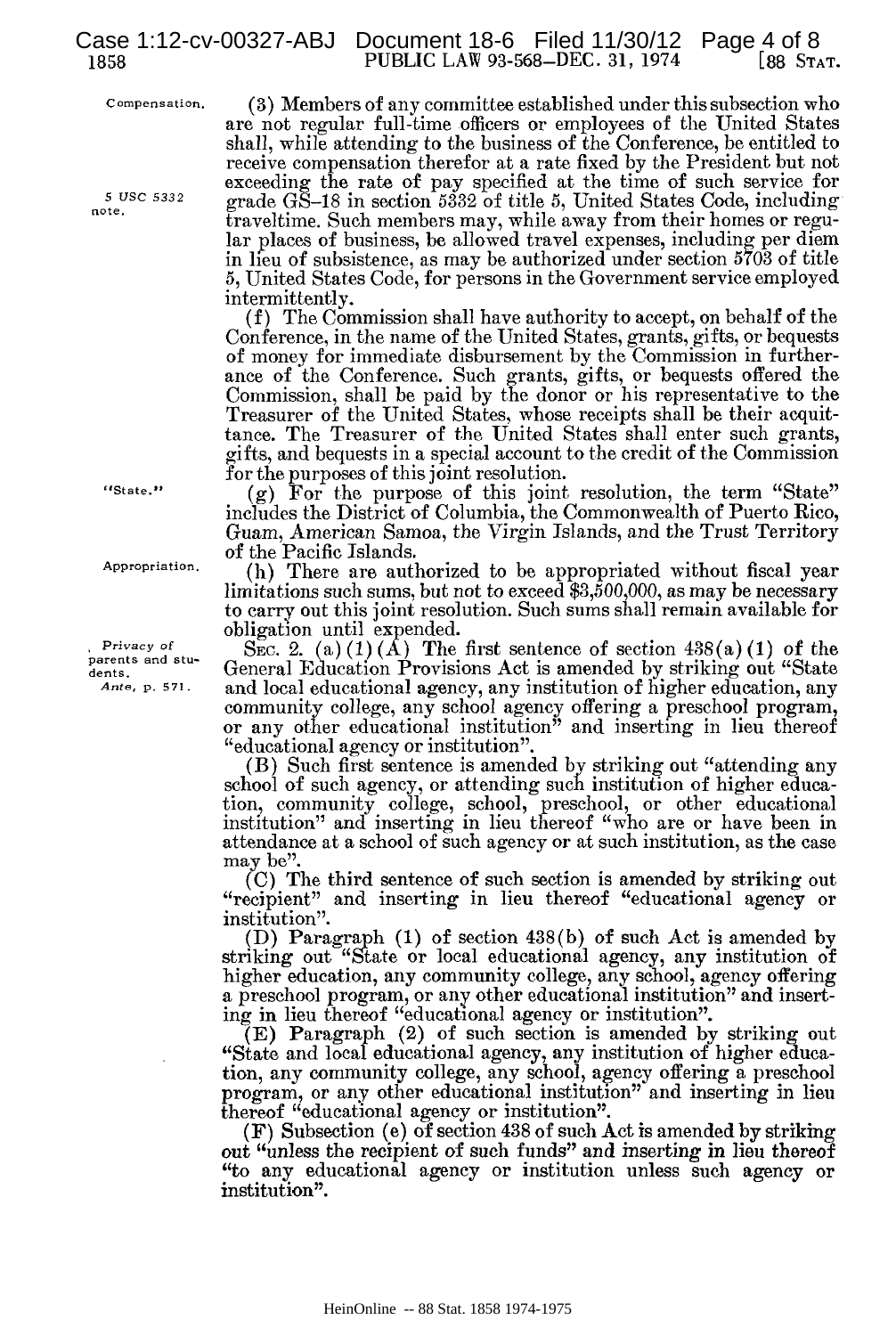(G) Section 438(a) of such Act is amended by inserting at the end *Ante,* **p. 571.** thereof the following new paragraph:

"(3) For the purposes of this section the term 'educational agency "Educational" (b) For the purposes of this section the term equivalently agency  $\frac{1}{\text{gency}}$  or institution.<br>or institution means any public or private agency or institution which  $\frac{1}{\text{tion}}$ ."

 $\Gamma(2)$  (A) The first sentence of section 438(a) (1) of such Act is amended by striking out "any and all official records, files, and data directly related to their children, including all material that is incor-<br>porated into each student's cumulative record folder, and intended<br>for school use or to be available to parties outside the school or school system, and specifically including, but not necessarily limited to, iden-<br>tifying data, academic work completed, level of achievement (grades, standardized achievement test scores), attendance data, scores on<br>standardized intelligence, aptitude, and psychological tests, interest<br>inventory results, health data, family background information, teacher or counselor ratings and observations, and verified reports of serious or recurrent behavior patterns." and inserting in lieu thereof "the education records of their children.".<br>
(B) (i) The second sentence of such section is amended by striking

out "Where such records or data include" and inserting in lieu thereof<br>"If any material or document in the education record of a student includes".

(ii) Such second sentence is amended by striking out "any student shall be entitled to receive, or be informed of, that part of such record or data as pertains to their child" and inserting in lieu thereof "one of such students shall have the right to inspect and review only such part of such material or document as relates to such student or to be informed of the specific information contained in such part of such material".<br>
(C) The third sentence of such section is amended by striking out

"their child's school records" and inserting in lieu thereof "the education records of their children".<br>(D) Section 438(b) (1) of such Act is amended by striking out "per-

sonally identifiable records or files (or personal information contained<br>therein)" and inserting in lieu thereof "education records (or person-<br>ally identifiable information contained therein other than directory<br>informat

listed in subsection  $(b) (1)$ " and inserting in lieu thereof "releasing, or<br>providing access to, any personally identifiable information in edu-<br>cation records other than directory information, or as is permitted<br>under par

 $(F)$  Section 438(a) of such Act is amended by adding at the end thereof the following new paragraphs:

 $t''(4)$  (A) For the purposes of this section, the term 'education rec-  $t''$ <sup>Education</sup> ords' means, except as may be provided otherwise in subparagraph (B), those records, files, documents, and other materials which-<br>"(i) contain information directly related to a student; and

"(ii) are maintained by an educational agency or institution or by a person acting for such agency or institution.

" $(B)$  The term 'education records' does not include-

 $``(i)$  records of instructional, supervisory, and administrative personnel and educational personnel ancillary thereto which are in the sole possession of the maker thereof and which are not

accessible or revealed to any other person except a substitute; "(ii) if the personnel of a law enforcement unit do not have access to education records under subsection (b) (1), the records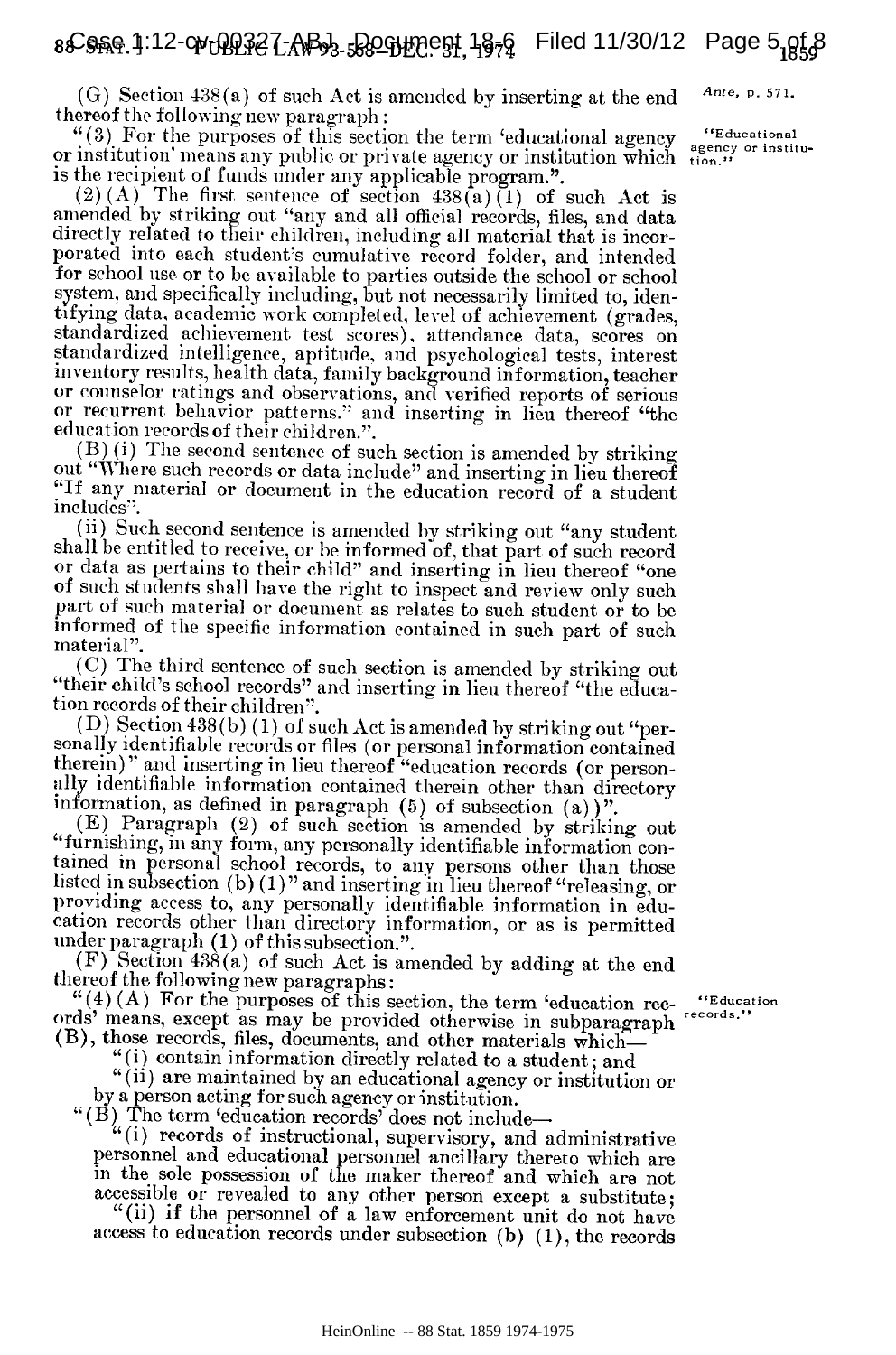and documents of such law enforcement unit which (I) are kept apart from records described in subparagraph **(A),** (IT) are maintained solely for law enforcement purposes, and (III) are not made available to persons other than law enforcement officials of the same jurisdiction;

"(iii) in the case of persons who are employed by an educational agency or institution but who are not in attendance at such agency or institution, records made and maintained in the normal course of business which relate exclusively to such person in that person's capacity as an employee and are not available for use for any other purpose; or

" $(iv)$  records on a student who is eighteen years of age or older, or is attending an institution of postsecondary education, which are made or maintained by a physician, psychiatrist, psychologist, or other recognized professional or paraprofessional acting in his professional or paraprofessional capacity, or assisting in that capacity, and which are made, maintained, or used only in connection with the provision of treatment to the student, and are not available to anyone other than persons providing such treatment, except that such records can be personally reviewed by a physician or other appropriate professional of the student's choice.

"Directory in- " $(5)$  (A) For the purposes of this section the term 'directory infor**rmation."** mation' relating to a student includes the following: the student's name, address, telephone listing, date and place of birth, major field of study, participation in officially recognized activities and sports, weight and height of members of athletic teams, dates of attendance, degrees and awards received, and the most recent previous educational agency or institution attended by the student.

 $``$ (B) Any educational agency or institution making public directory information shall give public notice of the categories of information which it has designated as such information with respect to each student attending the institution or agency and shall allow a reasonable period of time after such notice has been given for a parent to inform the institution or agency that any or all of the information designated should not be released without the parent's prior consent.".

*Ante, p. 571.* (3) Section  $438(a)(1)$  of such Act is amended by inserting " $(A)$ " after section "SEC.  $438$ . (a) (1)" and adding at the end thereof the following new subparagraph:

 $f_{\text{certain mate}}$  "(B) The first sentence of subparagraph (A) shall not operate to rials, availability make available to students in institutions of postsecondary education to students in expansion postsecondary education ost.econdary **in-** the following materials:

"(i) financial records of the parents of the student or any information contained therein;

"(ii) confidential letters and statements of recommendation, which were placed in the education records prior to January 1, 1975, if such letters or statements are not used for purposes oiher than those for which they were specifically intended ;

"(iii) if the student has signed a waiver of the student's right of access under this subsection in accordance with subparagraph (C), confidential recommendations-

"(I) respecting admission to any educational agency of institution,

"(II) respecting an application for employment, and "(III) respecting the receipt of an honor or honorary

**Precognition.**<br>Waiver. **2008 "** (C) A student or a person applying for admission may waive his right of access to confidential statements descrjbed in clause (iii) of subparagraph (B), except that such waiver shall apply to recommendations only if (i) the student is, upon request, notified of the

formation.'

rials, availability to **pc** striction.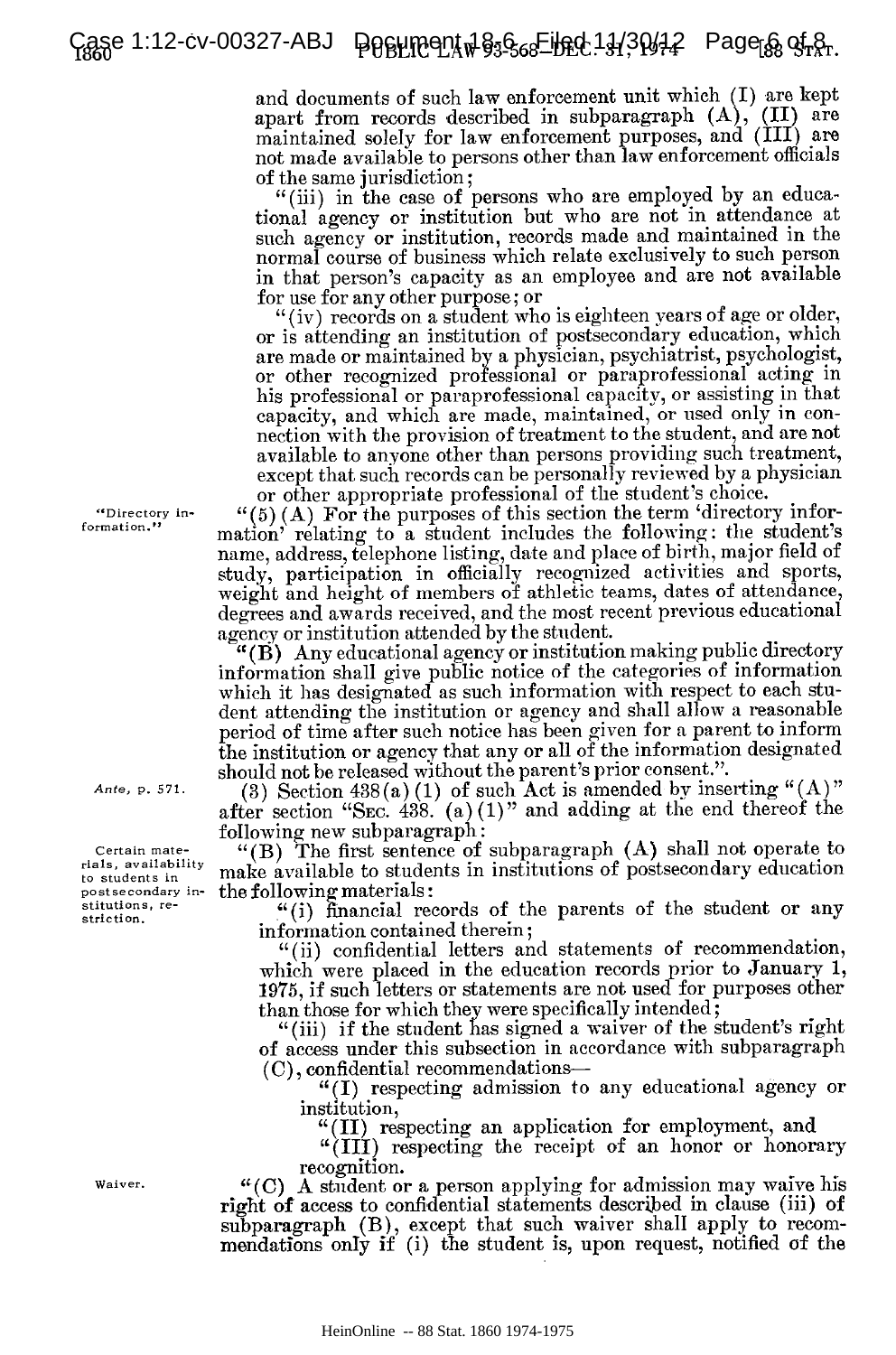names of all persons making confidential recommendations and (ii) such recommendations are used solely for the purpose for which they were specifically intended. Such waivers may not be required as a condition for admission to, receipt of financial aid from, or receipt of any other services or benefits from such agency or institution.".

 $(4)$  (A) Paragraph (2) of section  $438(a)$  is amended by striking out that part thereof which precedes "to insure" and inserting in lieu thereof the following: "No funds shall be made available under any applicable program to any educational agency or institution unless the parents of students who are or have been in attendance at a school of such agency or at such institution are provided an opportunity for a hearing by such agency or institution, in accordance with regulations of the Secretary, to challenge the content of such student's education records, in order".

(B) Such paragraph (2) is amended **by** inserting before the period at the end thereof the following: "and to insert into such records a written explanation of the parents respecting the content of such records".

(5) Section 438(a) of such Act is amended by adding at the end thereof the following new paragraph:

 $((6)$  For the purposes of this section, the term 'student' includes any person with respect to whom an educational agency or institution maintains education records or personally identifiable information, but does not include a person who has not been in attendance at such agency or institution.".

(6) Section  $438(b)(1)$  of such Act is amended by striking out "and" at the end of clause  $(\hat{C})$ , by striking out the period at the end of clause (D) and inserting in lieu thereof a semicolon, and by adding at the end thereof the following new clauses:

"(E) State and local officials or authorities to whom such information is specifically required to be reported or disclosed pursuant to State statute adopted prior to November 19, 1974;

" $(F)$  organizations conducting studies for, or on behalf of, educational agencies or institutions for the purpose of developing, validating, or administering predictive tests, administering student aid programs, and improving instruction, if such studies are conducted in such a manner as will not permit the personal identification of students and their parents  $b\bar{y}$  persons other than representatives of such organizations and such information will be destroyed when no longer needed for the purpose for which it is conducted;

"(G) accrediting organizations in order to carry out their accrediting functions;

 $\rm ^*(H)$  parents of a dependent student of such parents, as defined in section **152** of the Internal Revenue Code of 1954; and

 $''(I)$  subject to regulations of the Secretary, in connection with an emergency, appropriate persons if the knowledge of such information is necessary to protect the health or safety of the student or other persons.

Nothing in clause **(E)** of this paragraph shall prevent a State from further limiting the number or type of State or local officials who will continue to have access thereunder.".

(7) Section 438 (g) of such Act is amended by adding at the end thereof the following new sentence: "Except for the conduct of hearings, none of the functions of the Secretary under this section shall be carried out in any of the regional offices of such Department.".

 $(8)$  (A) Paragraph  $(1)$  of section 438(b) of such Act is amended by inserting "or practice" after "which has a policy".

*Ante,* **p.** 571.

"Student."

Records, access.

**26** USC **152.**

*Ante,* **p. 571.**